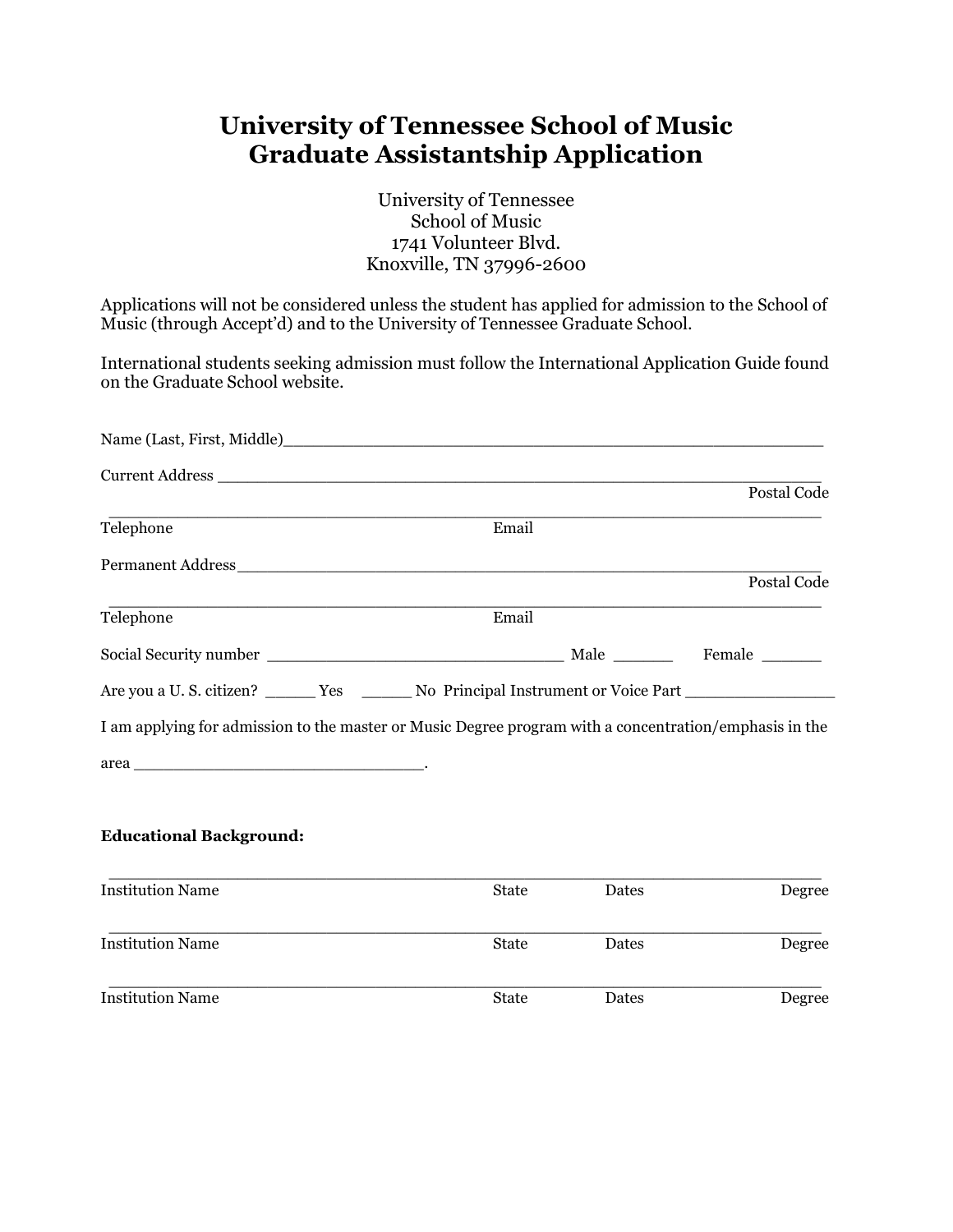## **Employment History:**

| <b>Employer Name</b>                                             | Dates | Job Description        |
|------------------------------------------------------------------|-------|------------------------|
| <b>Employer Name</b>                                             | Dates | <b>Job Description</b> |
| <b>Employer Name</b>                                             | Dates | Job Description        |
| <b>Performance History:</b>                                      |       |                        |
| Name of Performance                                              | Dates |                        |
| Name of Performance                                              | Dates |                        |
| Name of Performance                                              | Dates |                        |
| <b>Recommenders:</b>                                             |       |                        |
| List three persons from whom you have requested recommendations: |       |                        |
|                                                                  |       |                        |
|                                                                  |       |                        |
|                                                                  |       |                        |
|                                                                  |       |                        |
|                                                                  |       |                        |
|                                                                  |       |                        |
|                                                                  |       |                        |
|                                                                  |       |                        |
|                                                                  |       |                        |
|                                                                  |       |                        |
| City/State/Postal Code                                           |       |                        |
| Telephone                                                        |       |                        |